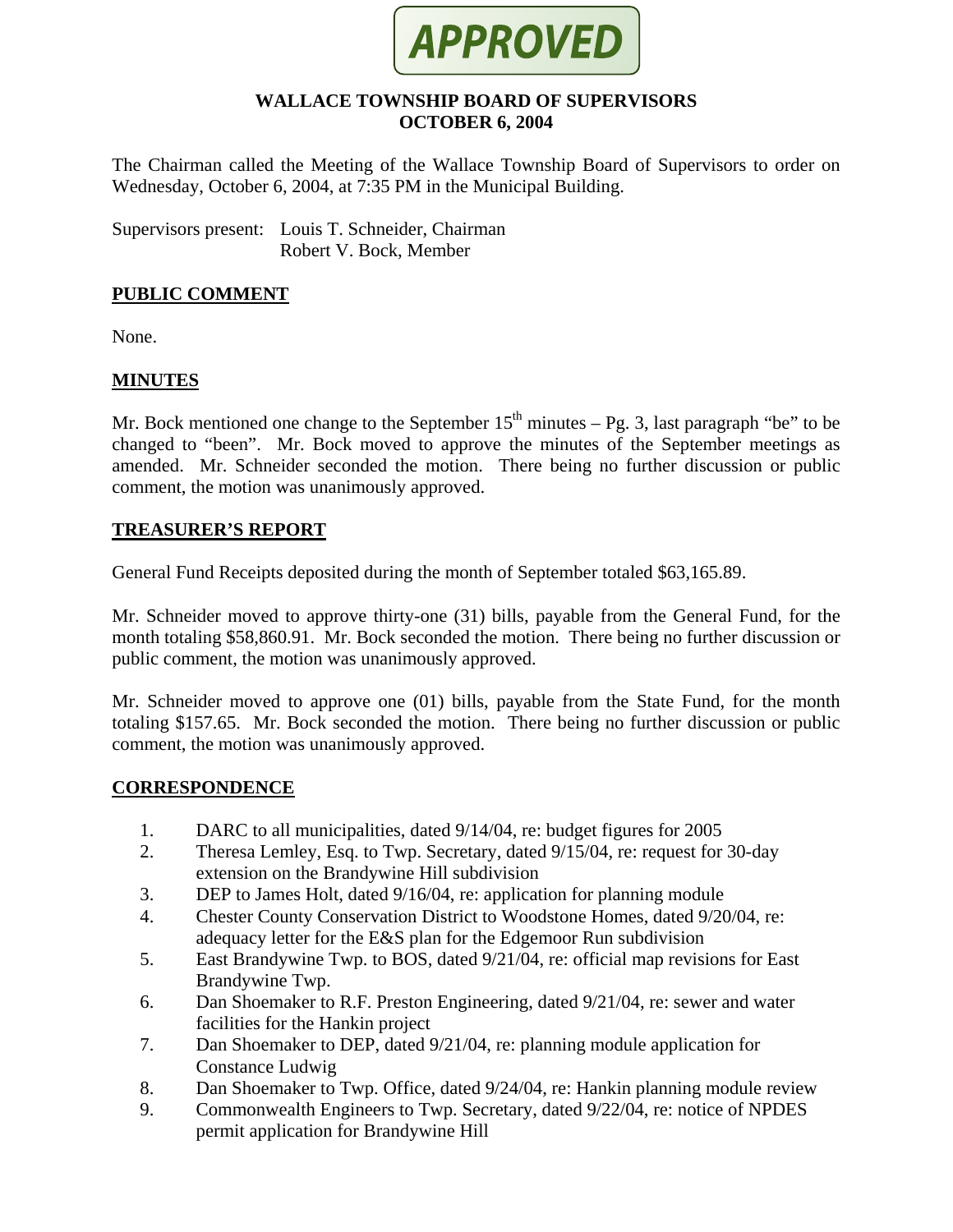## **OCTOBER 6, 2004 PAGE 2**

- 10. Castle Valley Consultants to Twp. Secretary, dated 9/22/04, re: incomplete items in the Chalfant St. Giles development
- 11. Kristin Camp, Esq. to BOS, dated 9/27/04, re: escrow agreements for the Rorke development
- 12. Theresa Lemley, Esq. to Twp. Secretary, dated 9/28/04, re: request for 90-day extension on the Brandywine Hill subdivision
- 13. DEP to Woodstone Homes, dated 9/29/04, re: NPDES discharge for stormwater on the Edgemoor Run subdivision
- 14. Castle Valley Consultants to Twp. Secretary, dated 9/30/04, re: Matlack inspection erosion control measures
- 15. Castle Valley Consultants to Twp. Secretary, dated 9/30/04, re: Steepleview E&S control observations
- 16. Tim Wloczewski to Mr. and Mrs. Ransing (owners of the Blue Heron) dated 9/30/04, re: enforcement notice for code violations

# **ZONING REPORT**

Tim Wloczewski reported that nine (9) new building permits were approved for the month of July as follows:

#04-56 – 210 Meadow Greene Circle (Shed) #04-57 – 210 Meadow Greene Circle (Finished Basement) #04-68 – 170 Fairview Road (Detached Garage) #04-71 – 1109 Little Conestoga Road (House) #04-72 – 260 Mapleflower Road (Fence) #04-73 – 501 Indian Run Road (Deck) #04-74 – 50 Waterview Drive (IngroundPool) #04-75 – 2001 Creek Road (Porch Roof) #04-76 – 881 Little Conestoga Road (Deck)

An "Enforcement Notice" was sent to the Blue Heron requesting compliance with the 2000 International Building Codes after an inspection of the property revealed several major code violations to include faulty electrical wiring, fire egress code violations and open sewer lines. The owner is also required to submit signed and sealed as built plans showing full compliance to include capacity of the restaurant and the apartments.

A "Use and Occupancy" permit has been issued to Lot #11, 30 Wycombe Road, after the final inspection code violations were corrected.

Of additional note, there has been no attempt to maintain the development nor has the additional funds requested from the escrow account been received and attempts are still ongoing to secure the funds requested.

Bryan McDonaugh asked if any work is being done on the site at all. Mr. Wloczewski stated that the only work being done is on two lots not being built by Old Colony Builders.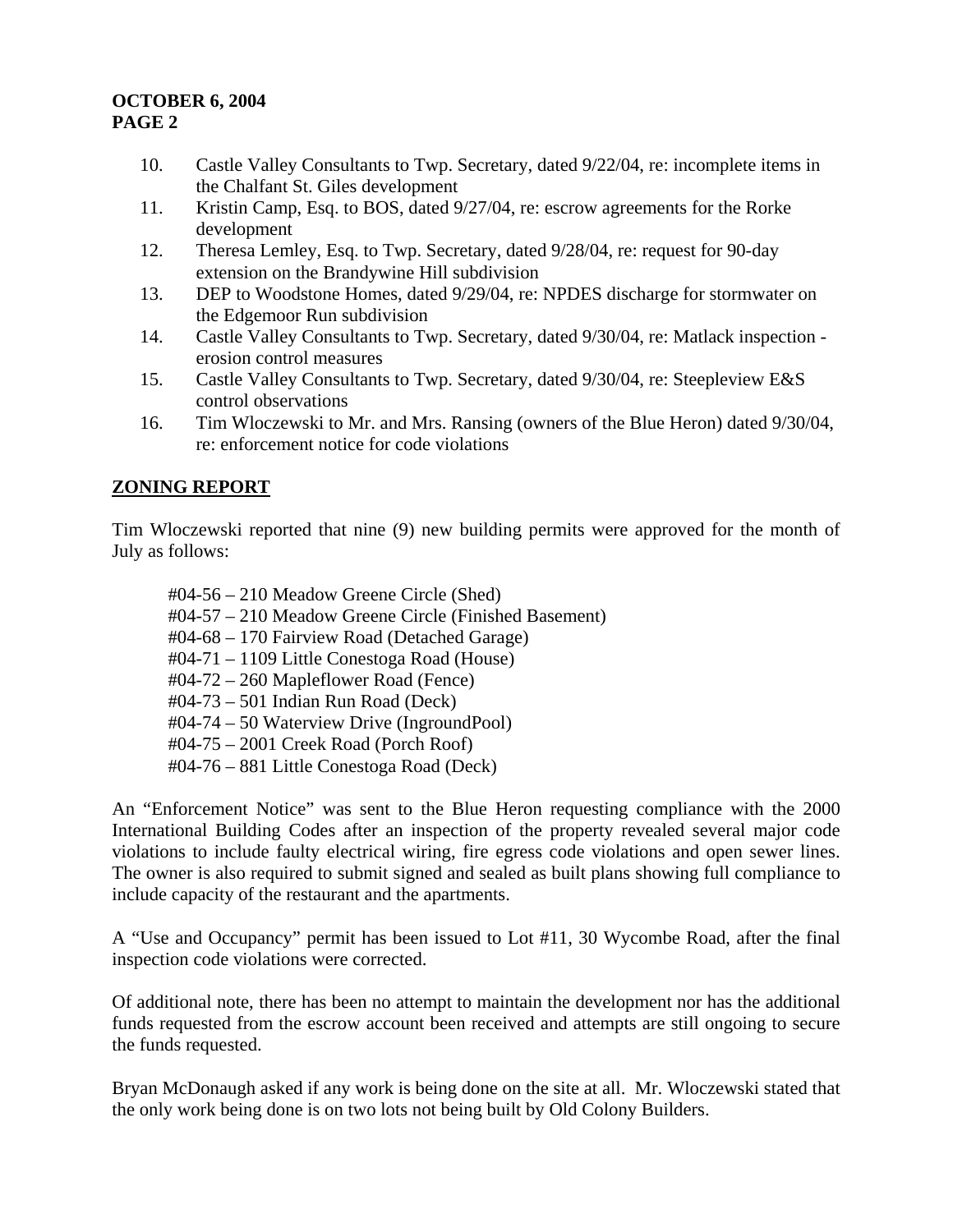## **OCTOBER 6, 2004 PAGE 3**

Anthony Holowsko and Chris Carroll, residents of the development were present to discuss their concerns. Mr. Holowsko inquired as to what form the escrow was in. Mr. Kologie, Twp. Engineer, stated that it was in the form of a letter of credit. Mr. Wloczewski stated that the township is kept in form as to the progress of the escrow release but to date, the attorney for the bank has failed to respond to the Township Solicitor. The solicitor is continuing to work on this issue. Mr. Carroll inquired as to who would be responsible for the snow removal in the winter. He was advised that the township will not be able to plow those roads since they are not dedicated and that the residents should look into hiring a private contractor until dedication is achieved. The Township Secretary advised the homeowners that everything possible was being done to see that the work is completed at the site and that we will make all attempts at securing the escrow release from the bank.

# **POLICE REPORT**

Chief Kocsi reported that for the month of September the activity report is as follows: 93 investigations; 91 traffic citations; 16 traffic warnings; 8 traffic accidents; 4 criminal arrests and 4 summary arrests.

The 2005 police budget has been completed. The proposed increase for Wallace Township is approximately .7% (\$3,986.00). The Chief provided a brief overview of the police budget for the Board and residents.

# **HISTORICAL COMMISSION**

Beverly Bock reported that the Historical Commission is again revisiting the possibility of purchasing a fireproof file cabinet. Mr. Bock stated that the Commission should make this part of their budget request for the coming year.

# **PARK BOARD**

None.

# **PLANNING COMMISSION**

Skip McGrew that the Planning Commission walked the Louderback tract. The sketch plan presented seems reasonable but will be dependant on the waiver from the 100' setback to 50'. Also, if the waiver is granted, the landscape would have to be supplemented. The applicant was advised that they will need to file a landscape plan.

# **VILLAGE TASK FORCE**

Bryan McDonaugh reported that the task force is still waiting to hear from the state regarding boundary lines for the village.